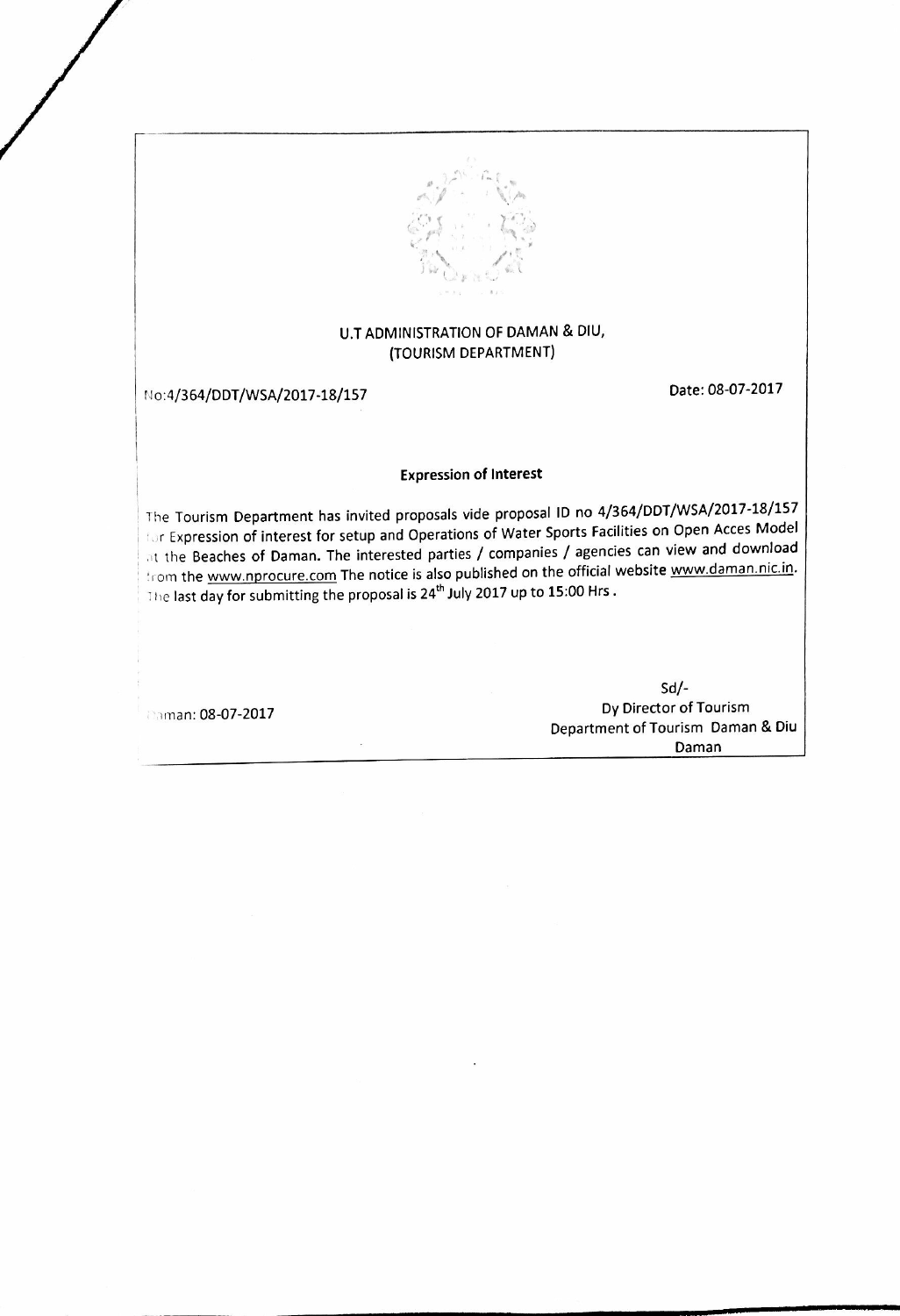# **EXPRESSION OF INTEREST FOR SETUP AND OPERATIONS OF WATER SPORTS FACILITIES ON OPEN ACCESS MODEL AT THE BEACHES OF DAMAN**

**Date: 08/07/2017**

**Ref No. 4/364/DDT/WSA/2017-18/157**

**Issued By:**

**Department of Tourism Paryatan Bhawan, Nani Daman-396210 Daman UT Administration of Daman & Diu Ph: 0260-2250002 Email Id: [damantourism2013@gmail.com](mailto:damantourism2013@gmail.com) [Tourism-dmn-dd@nic.in](mailto:Tourism-dmn-dd@nic.in)**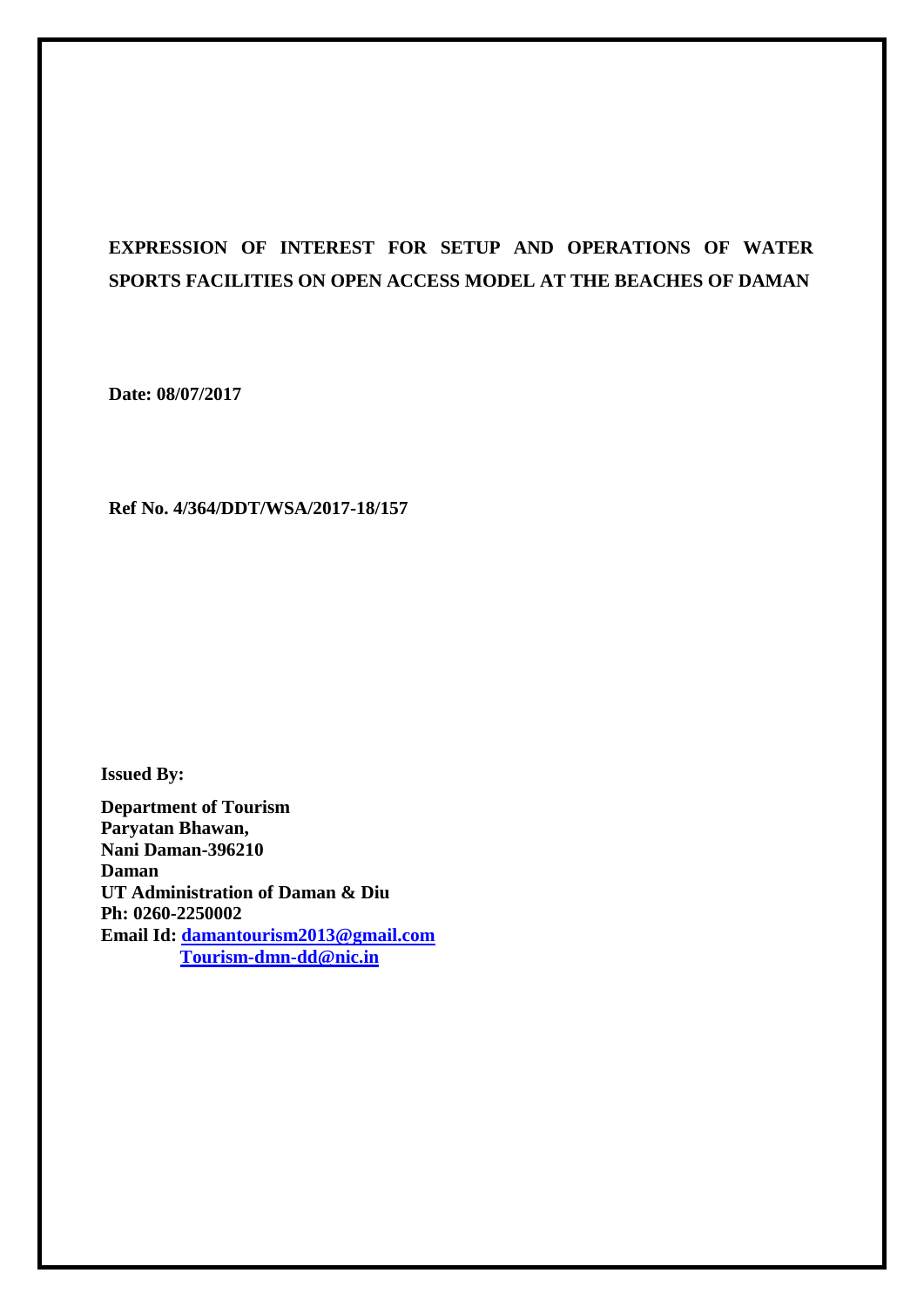#### **UT ADMINISTRATION OF DAMAN & DIU DEPARTMENT OF TOURISM**

# **Expression of Interest for Setup And Operations Of Water Sports Facilities on Open Access Model at the beaches of Daman**

#### **A. INTRODUCTION:**

Daman or Damao, a Union Territory was a Portuguese enclave for four centuries and a half till the close of the colonial rule in 1961. The first Portuguese Captain Diogo de Mello, while on his way to Ormuz, met with a violent cyclone and when all hopes were lost, suddenly found himself at the Daman coast. Daman was the battleground to oust the Portuguese and had witnessed many wars waged against the alien powers. It had been a melting pot where races and cultures met and mixed to bring forth a multi coloured identity. This paradise of peace, solitude and contentment with its coastline about 12.5 km along the Arabian Sea (the Gulf of Khambhat) was once known as Kalana Pavri or Lotus of Marshlands. A laid back little town, Daman is divided by the Damanganga river. Nani Daman (or Little Daman) in the north and Moti Daman (or Big Daman) in the south which retains something of the Portuguese atmosphere in its Government buildings and churches of colonial origins enclosed within an imposing wall. Daman gratifies the whims of sun bathers and swimmers at its beaches, the historic churches with finely carved statues, majestic forts that rise in their imposing splendor, coconut groves, and abundant greenery and round the year temperate climate all provide a lovely escape

for those in search of bliss, happiness and fun far away from the bustles of city life.

Being a port town, it offers an exquisite variety of sea food, fare to satisfy the demanding palates of fish lovers, while the quaint bars and sea side modern restaurants satisfy the pleasure of life. The friendly and hospitable people, Hindus, Christians, Parses and Muslims all living in harmony here on this exquisite pearl on the west coast compel visitors to come again and again. Of late, the town has fast emerged as the right place for corporate meets, conferences, seminars, orientation programmes and training sessions. Today Daman offers everything, be it heritage, culture, leisure, fun, adventure and business tourism.

Daman is situated on the southern border of Gujarat state just off N.H. - 8 and is about 190 kms from Mumbai and 12 kms from Vapi - the nearest railway station on the Western Railway.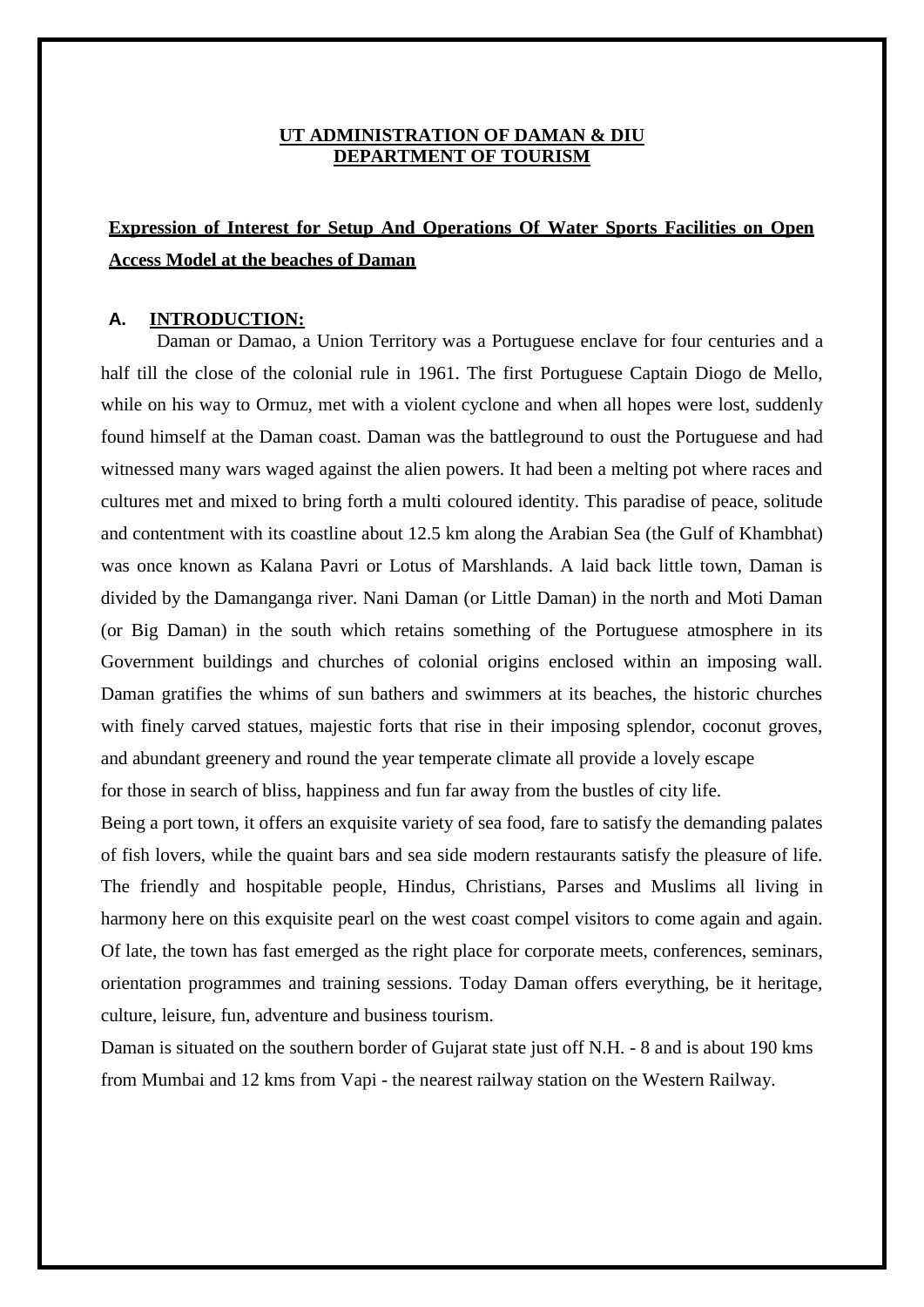#### **B. Project Details:**

To ensure an effective mode of developing the tourism industry the Tourism Department, UT Administration of Daman, intends to encourage the tourist inflow to this territory and develop it into an international tourist destination and bring it on the global map.

Towards this objective, the Tourism Department, UT Administration of Dadra & Nagar Haveli, invites "Expression of Interest for Setup and Operations of Water Sports Facilities on Open Access Model at the beaches of Daman.

Daman has three main beaches namely Jampore Beach, Devka Beach and Light House Beach. These beaches are very popular amongst tourist and during weekends the beaches witness an overwhelming response from the tourists. Thus, Water Sports can be an exciting and adventurous option for Tourists visiting these beaches.

#### **C. EoI Application:**

The interested parties shall submit applications along with proposed activity mix that bidder would like to suggest along with a brief concept. The list of suggested water sports activities is included as Annexure-I.

In the proposal, parties may clearly state their expectations from the UT Administration of Daman & Diu, for initiating the services mentioned above including development of Infrastructure (if any required).

Participants will be shortlisted on the basis of their experience of running water sports, for which they have to prepare a PPT for UT Administration. Only shortlisted participants will participate in tender. However, UT Administration has the discretion to invite tender from open market also.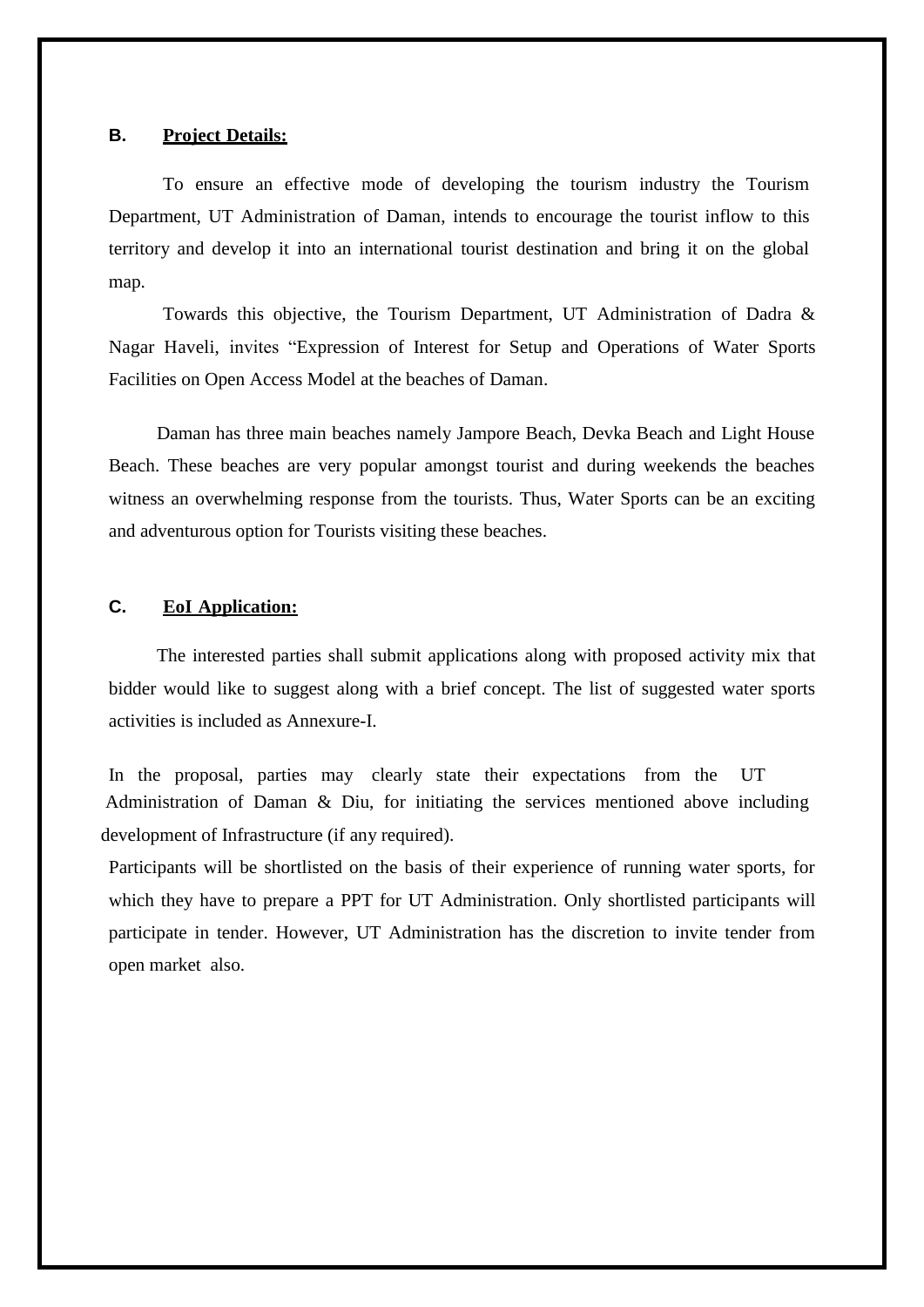### **D. Eligibility Criteria for Bidder**

The bidders should meet the following qualification criteria and shall submit supporting documents.

- a) The bidder can be an Individual (Proprietorship), company, partnership, trust, Association, or a society. This should be evidenced by suitable documentary proof like partnership deed, incorporation certificate etc.
- b) The bidder must have a minimum net worth of INR 25 lacs as on 31.03.2017. The same shall be certified by the Chartered Accountant.
- c) The bidder must have executed at-least 3 similar projects in past five years. This should be evidenced by suitable documentary proof in form of work order, agreement etc.
- d) List of equipments and execution model proposed for Daman.
- e) Bidders should have technically trained manpower and should have bulk of equipments to be utilized for the said activities. Technical personal to handle each sports activity functional must be NIWS certified.
- f) List of standard equipment's and safety gears used to be provided, these items should be as per stated in Safety norms of NIWS, Goa
- g) Bidder should have all technical/statutory clearance /permission to operate the above activities from competent authorities.

Documentary evidence / proof of the experience is to be furnished supported by "certificates issued by the Authority concerned".

#### **Note:**

1) It is specially clarified here that the aforesaid criteria is the minimum eligibility criteria and additional qualification filters may be introduced at RFP stage.

2) UT Administration reserves the right to accept or reject any application and to annul the selection process at any time, without incurring any liability and without assigning any reason thereof.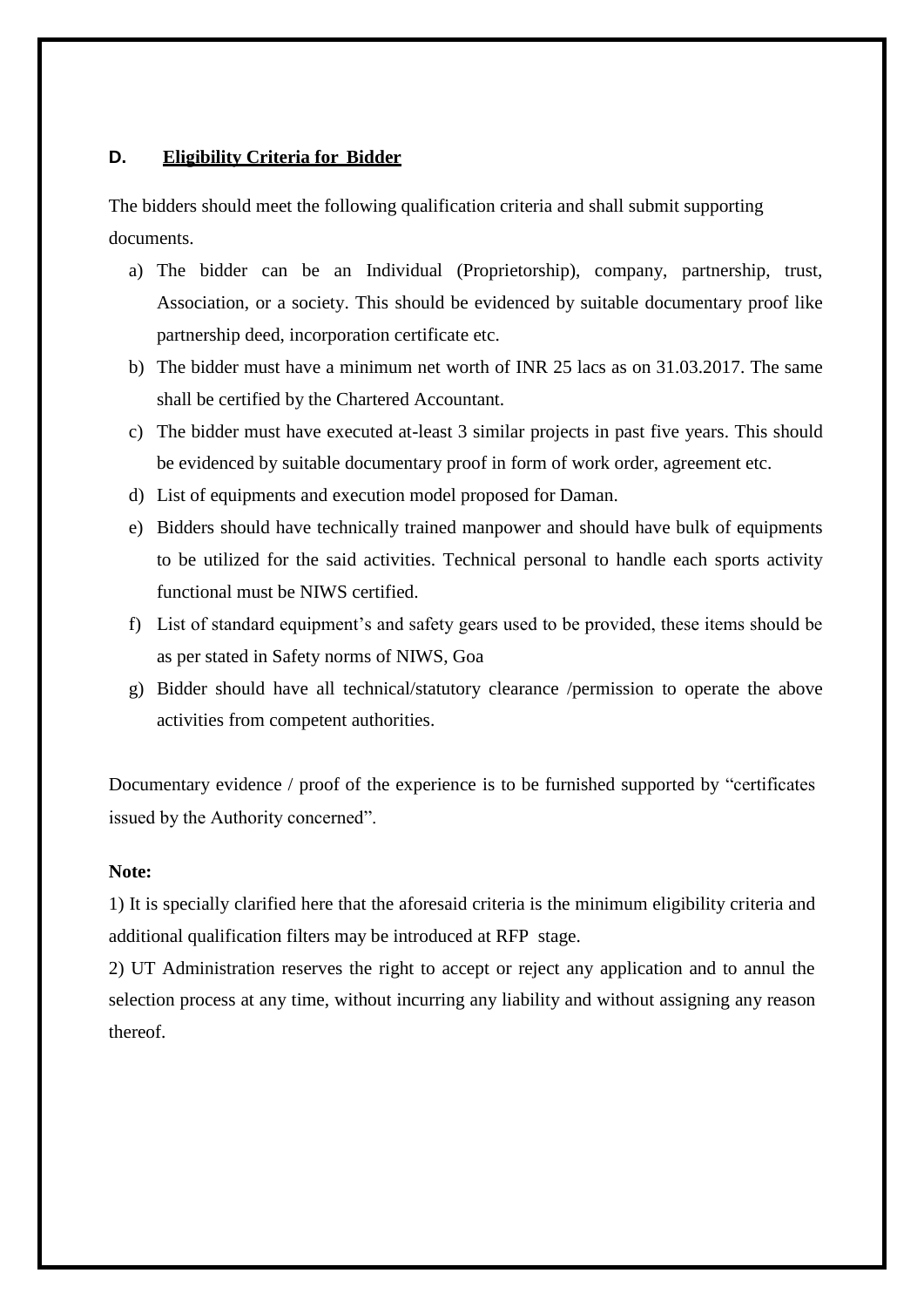#### **E. The list of deliverables to be submitted as part of EoI:**

- 1. Letter of Application (sample attached in Annexure 2)
- 2. Profile of the entity and relevant experience.
- 3. Net worth as certified by the auditor/ chartered accountant.
- 4. Brief concept note detailing Activity mix proposed.
- 5. Their assessment of the project detailing:
- a) Size of the project in terms of other facilities provided, etc.
- b) Requirement of enabling infrastructure
- c) Estimated capital cost
- d) Estimated implementation period and phasing, if any

*Interested parties will be called for a presentation by TOURISM DEPARTMENT on prior intimation.*

**F.** Interested parties are requested to make a visit to the site. All costs and expenses involved in the preparation and submission of the EOI in response to this invitation shall be borne by the party.

**G.** After assessing the response from the parties, A detailed tender (invitation process) will be issued to shortlisted parties on the basis of presentation given by them responding to this Expression of Interest.

### **H. Submission of EOI:**

Interested parties may submit their "EOI" (one original and one copy) in writing by 1500 hrs of 17th July 2017 super scribing on the cover with " Expression of Interest for Setup And Operations Of Water Sports Facilities on Open Access Model at the beaches of Daman" to:

The Deputy Director (Tourism), Department of Tourism Paryatan Bhawan, Nani Daman-396210 Daman UT Administration of Daman & Diu Ph: 0260-225000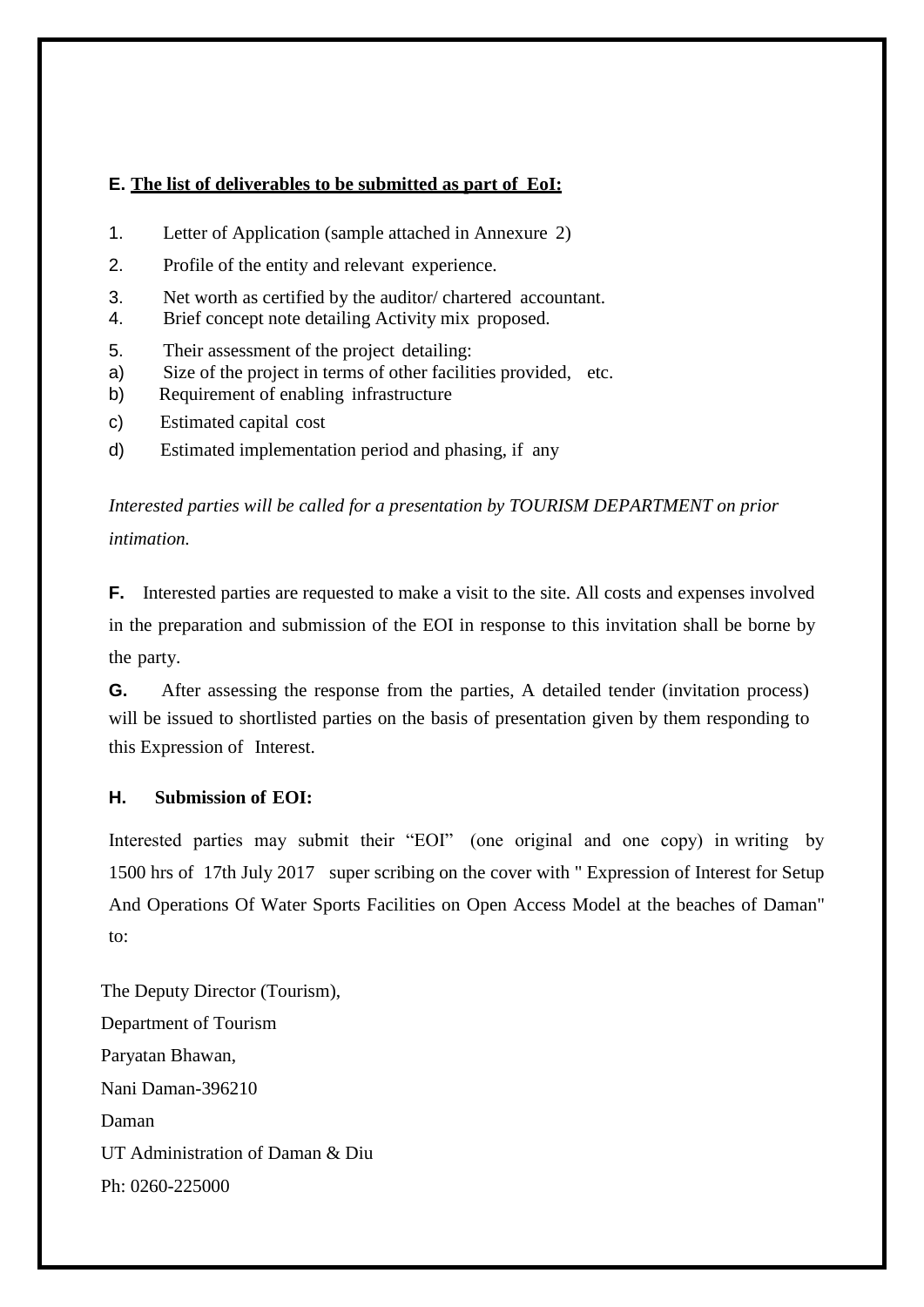## **Annexure 1**: Activities (suggestive)

| <b>Water Sports</b>          |
|------------------------------|
| Banana Boat Ride             |
| Parasiling                   |
| <b>Water Zorbing</b>         |
| <b>Still Water Kayaking</b>  |
| Surfing                      |
| <b>Inflatable Water Park</b> |
| Ski Tube                     |
| <b>Pontoon Boats</b>         |
| Toboggan                     |

The operator/agency can suggest other feasible related activities deemed fit for the proposed water sports, the same shall be clearly mentioned in the Concept note as part of the concept note.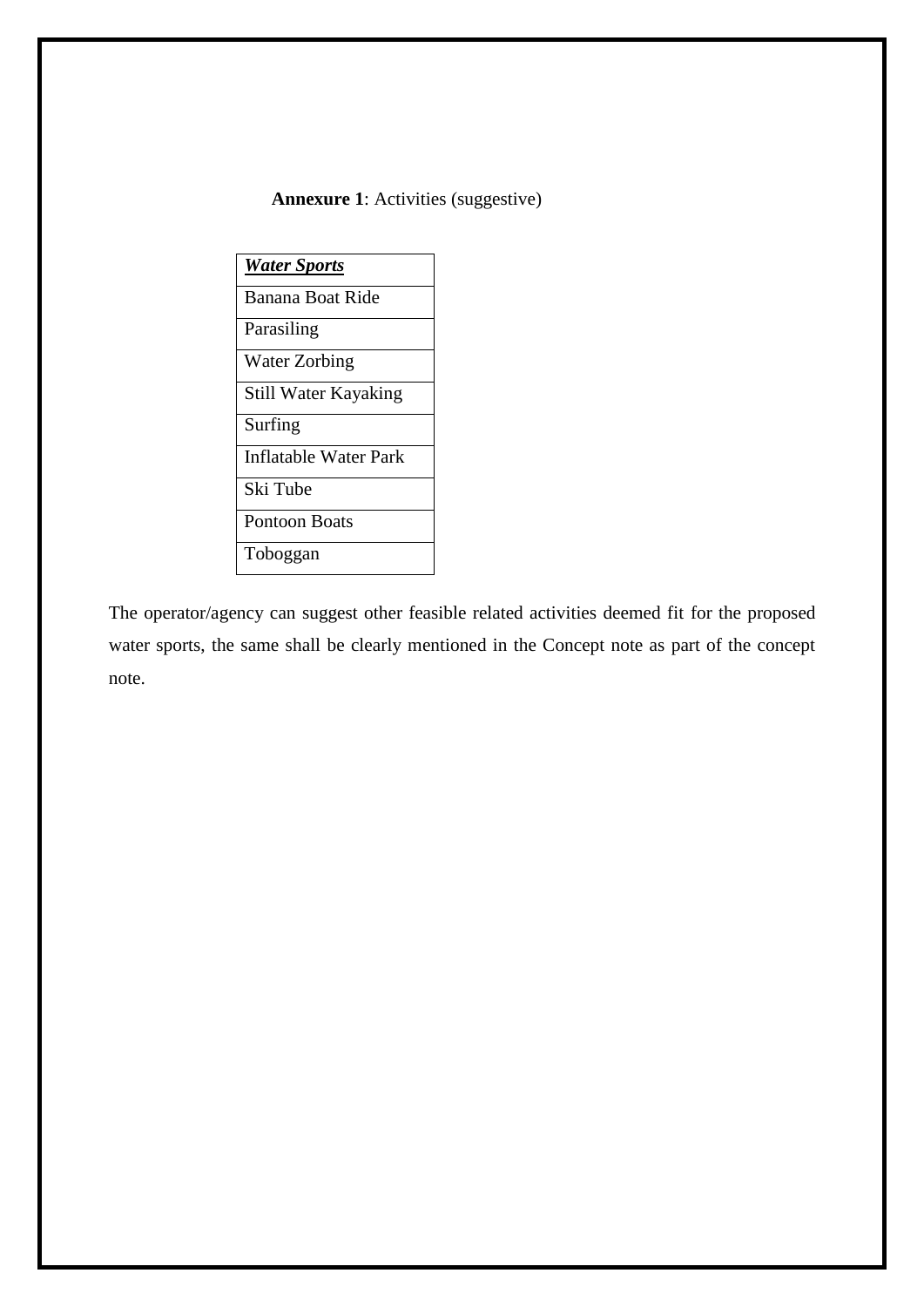#### **Annexure 2**

Format for Application Letter

(On the letter-head of the Applicant)

Date:

To,

The Deputy Director (Tourism) , Daman,

Subject: "Expression of Interest for Setup and Operations of Water Sports Facilities on Open Access Model at the beaches of Daman"

Dear Sir,

| As per the released Expression of Interest, we |                 |
|------------------------------------------------|-----------------|
| are keen to apply for                          | (project name), |

Thanking you,

Yours sincerely,

(Name, Signature and Company Seal)

Address of Communication